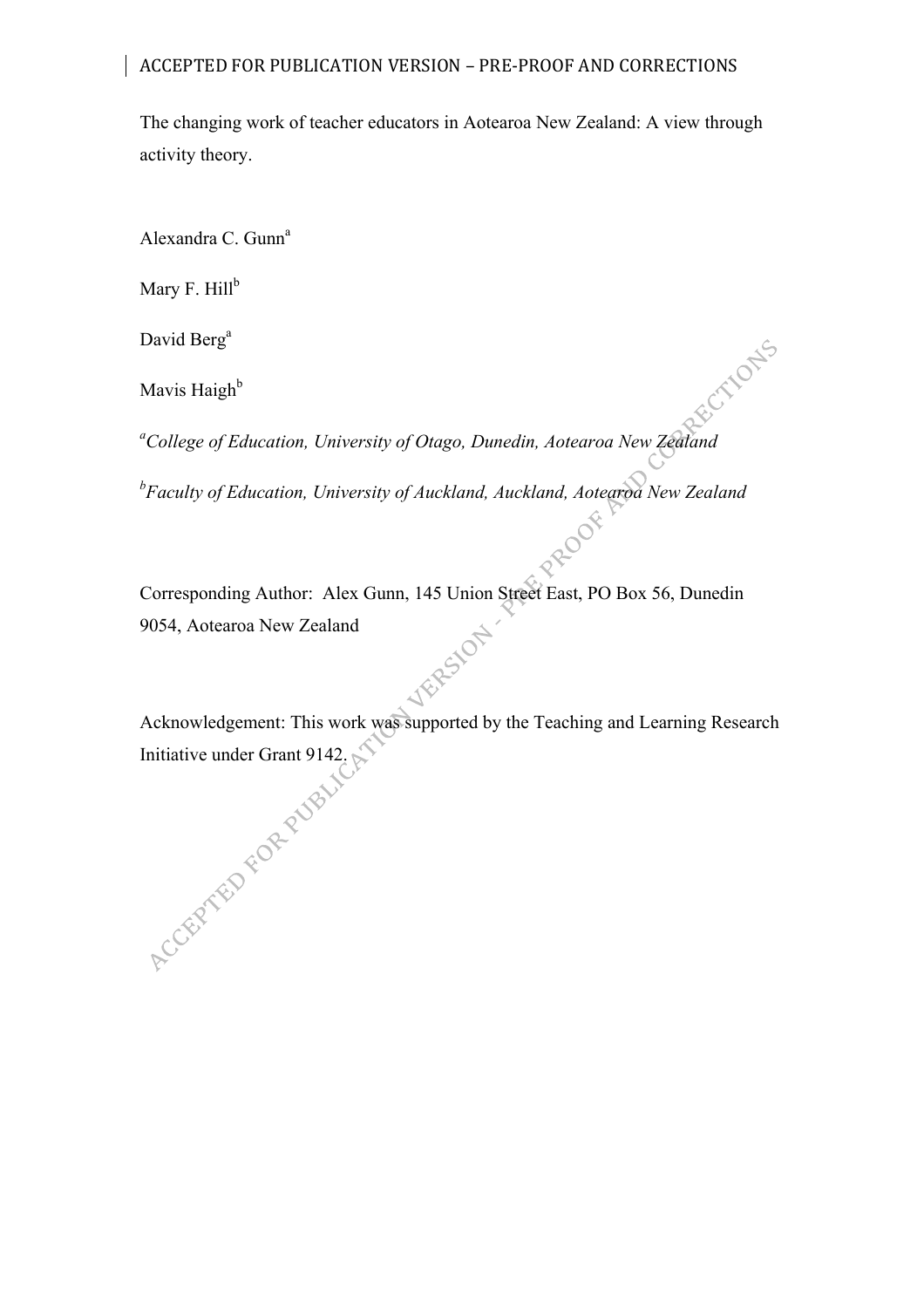## Abstract

The study of recruitment practices for teacher educators in Aotearoa New Zealand (NZ) universities reveals the academic category of teacher educator along three related trajectories: a professional expert (not required to research), a traditional academic (not required to hold a teaching qualification or teacher's practicing certificate), and one who is dually qualified, to teach (as a registered NZ teacher) and to research. It is the dually qualified type of teacher educator who can service the full scope of university based initial teacher education (ITE). Recent recruitment practices have however focused on employment of professional experts and CORL traditional academics.

Drawing from document analyses and interviews we present a picture of changing teacher educators' work. Our study argues that policy environments and universities' responses are changing objects, rules and divisions of labour in university based ITE. We comment on the evolution ITE in NZ, its likely trajectory, and its potential for development.

 $\mathcal{S}$ 

Keywords: Teacher education, New Zealand, Cultural Historical Activity Theory, Accept Fibre Republicanion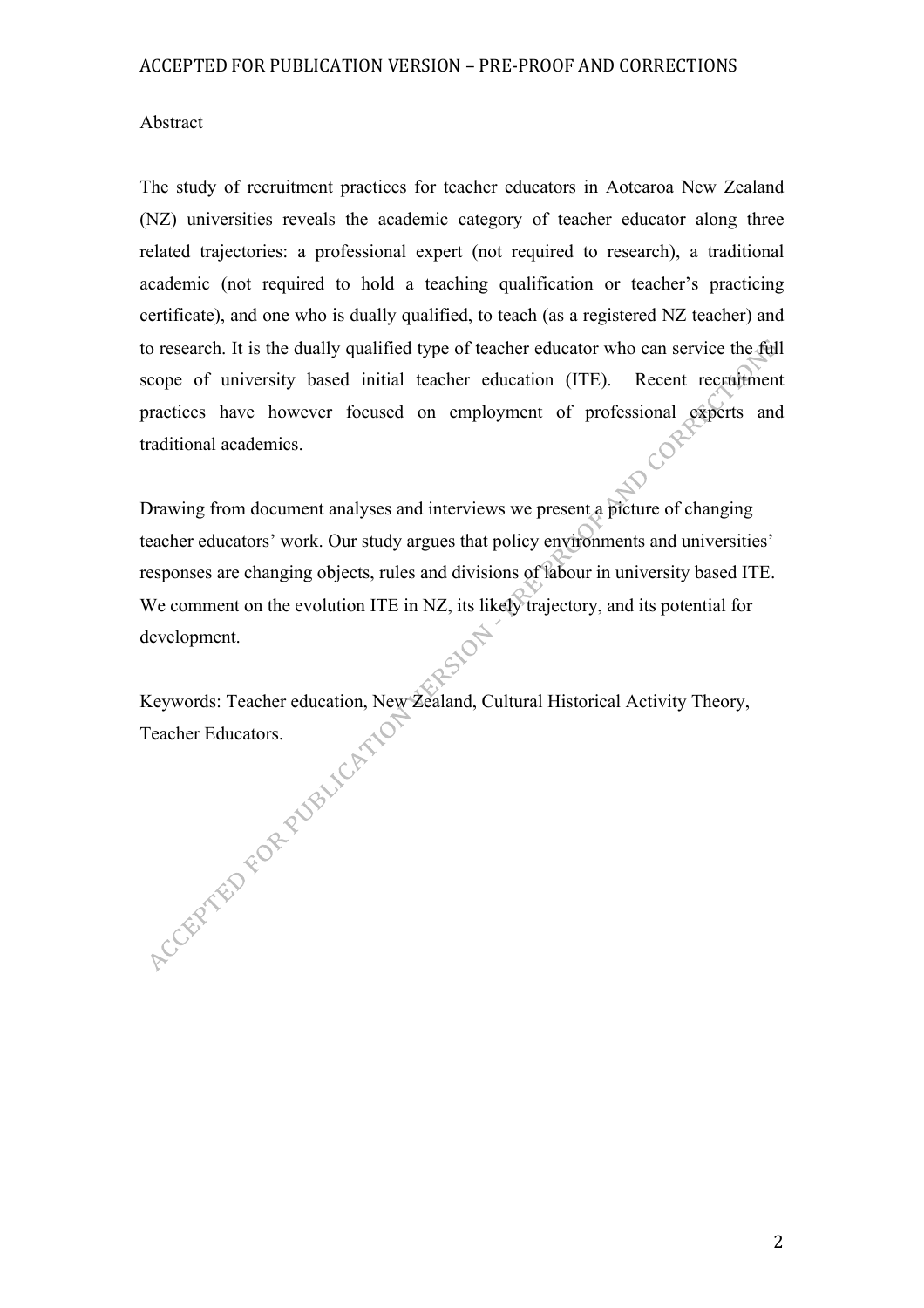#### Introduction

Whereas the work of academics in the university and the work of teacher educators (TEs) in former state funded Colleges of Education in Aotearoa New Zealand (NZ)occurred historically in related but parallel systems of activity, the shift of much of initial teacher education (ITE) to the university sector in NZ has caused an expansion to universities' activity systems to include the many objects of teacher education within university based academic work. The shift has brought with it opportunities for research, development, and new lines of academic inquiry, affordances we think will likely impact positively on education in the longer term. However, it has also meant that ITE has faced challenges to remain relevant, connected to the profession, and accessible to a diverse population or prospective future teachers. In this context we are studying the work of TEs in order to understand what it means to  $d\sigma$  ITE within the university. Our long-term aim is to contribute to understandings of ITE as an activity of the academy and its contributions<br>to the development of education overall.<br>The NZ context to the development of education overall.

#### The NZ context

The New Zealand Government, along with government bodies the world over, have long regarded the quality of a nation's teachers critical to the success of an education system. But attending to the conditions within which teachers learn to teach has been far less a visible concern. In the 1990s, NZ based ITE was deregulated, leading to a proliferation of qualifications and pathways to teaching. The market approach brought with it variable standards, high degrees of institutional competition, and qualification inflation. Colleges of Education began merging with local universities and in 2004 a moratorium on the development of new ITE programmes was announced (Mallard, 2004). The situation steadied. At that time it was estimated that over 90% of New Zealand's primary and 96% of secondary teaching graduates were educated in university-based ITE (Kane, 2005). For teachers in early childhood education, university-based programmes graduated approximately 45% of newly qualifying teachers. The shift of ITE into mainly university-based provision marked a significant change in provision of ITE in NZ. Concurrently TEs work, now also constituted as academic work in the context of the university, changed. Demands for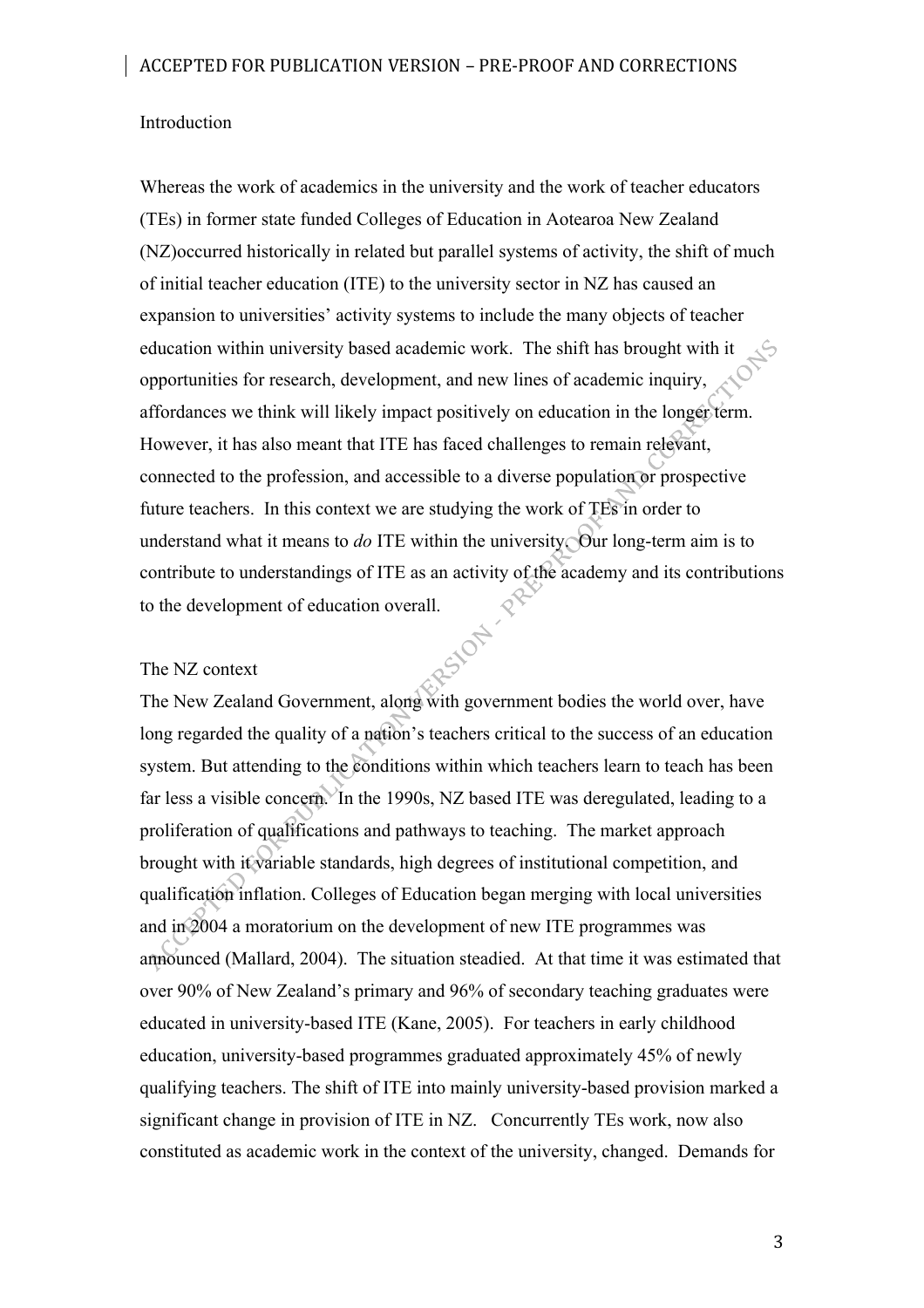research-based teaching coupled with the imperative to publish ensued, particularly since 2003.

In 2010 the Ministerial report into the education workforce, *A vision for the teaching profession* (Ministry of Education, 2010), recommended several strategies for improving the status and effectiveness of the teaching profession if it were to meet the changing demands of education in the  $21<sup>st</sup>$  century. Including a recommendation that ITE qualifications move to post-graduate (PG) status. Two years later, *Budget 2012* announced that as part of the government's 'raising achievement agenda' new PG qualifications would be introduced as a minimum (Parata, 2012). Following from this, the Ministry of Education funded initiatives at the PG level in secondary and primary ITE. In 2016, trial PG Māori Medium and early childhood ITE programmes<br>will also be funded.<br>University-based Initial Terrel will also be funded.

## *University-based Initial Teacher Education*

World governments are intensely interested in questions of how best to educate teachers, which kinds of institutions should host teacher education, and from whom prospective teachers should receive their education (Darling Hammond, 2010, NZ Ministry of Education, 2010; Murray, 2008, OECD 2005, 2010). Despite some countries supporting a shift of programmes of teacher education out of the university sector - a trend in England and Scotland (McNicholl & Blake, 2013) as well as the United States (Townsend & Bates, 2007; Zeichner & Pena-Sandoval, 2015) - others have retained and/or strengthened university-based provision. For example, in Finland ITE is university-based, results in a four-five year Masters degree, and aims for graduates to be able to integrate research and theory with practice (Toom et al., 2010). Likewise in Norway, from 2017 a Master's degree will be the basic ITE qualification. The Norwegian change towards entry-level teacher qualifications, with an emphasis on research, theory and practice, has led to a National Research School for Teacher Education being established. Therein, new TEs in universities and colleges are funded to complete a doctoral qualification as part of their transition into higher education (see, http://nafol.net/english/). Teacher education in Canada is also firmly embedded within the university sector (Walker & Bergmann, 2013) with TEs being doctorally qualified and many graduate level teaching qualifications offered. Within Australia teacher qualifications are mostly at the undergraduate degree level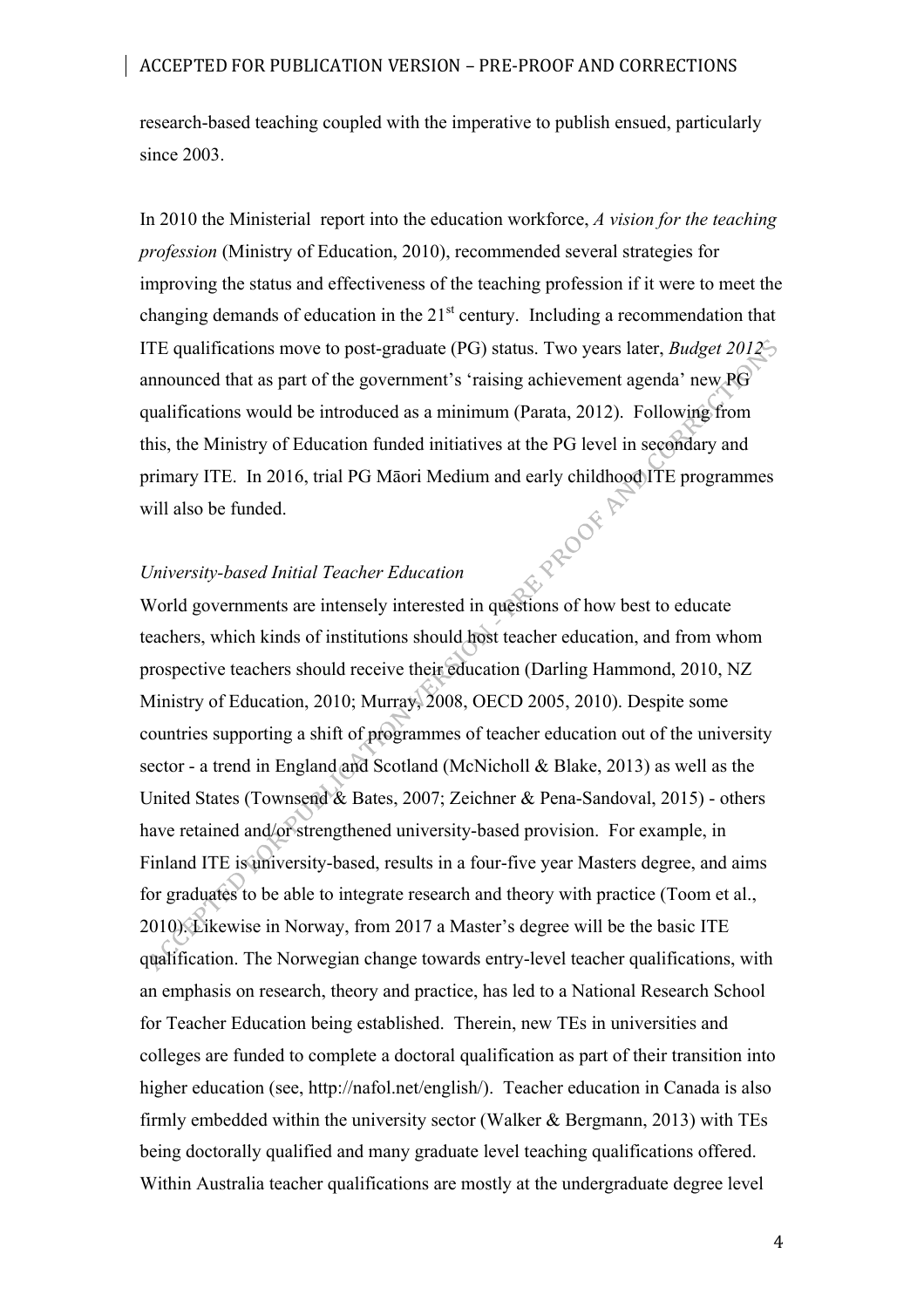with graduate entry pathways resulting in diploma level qualifications for student teachers already holding a university degree (Brennan & Willis, 2009). Given the NZ situation and policy initiatives described earlier which bring with them imperatives for doctorally qualified and research active TEs who are also qualified, registered and certified to teach<sup>1</sup>, our own Government and universities will soon be facing questions over how to retain capacity to provide ITE in the future, should PG entry to teaching become the norm. Furthermore, as the NZ initiatives also include an expanded practice-focused role for schools and early childhood settings within ITE, questions are emerging about the qualifications and postgraduate experiences of the school- and early childhood centre-based teachers who will participate in ITE going forth.

Research and scholarship about university based ITE and TEs has centred on a range of professional and academic matters. Studies have considered processes of transition from teaching in schools to teaching in universities (Saito, 2013), identity development of TEs (Davey, 2013; Izadinia, 2014; Swennen & van der Klink, 2009), TEs' induction and professional development needs (Murray, 2005, 2008; Smith, 2003), and the place of research in TEs work (Hill & Haigh, 2012; Livingston, McCall & Morgado, 2009). Accompanying this is an emerging scholarship around the kinds of work that university based TEs do (Murray, 2008; Ellis, McNicholl & Pendry, 2012; Nuttall et al. 2013).

An enduring theme is one of challenge – relative to both the work and the workforce. In England, Ellis, McNicholl and Pendry (2012) describe how it is possible to interpret TE as a troublesome category of academic worker by virtue of universities' contradictory expectations of TEs and their work. Reinforcing this sentiment is a sense that TEs may be considered reluctant researchers (Saito, 2013), or that they work under conditions where research is difficult to conduct (Brennan & Willis, 2009) or in situations where their capacity for research is still to be built (Hill  $\&$ 

 

<sup>&</sup>lt;sup>1</sup> Recent changes  $(1 \text{ July } 2015)$  in NZ have added a requirement for teachers to possess an ongoing certification to teach. Previously, a teacher would hold a recognised qualification and be registered. Now teachers will hold a qualification, apply for registration, and once registered, maintain an ongoing teachers' practicing certificate. TEs who supervise students in practice, are required to be qualified, registered and to hold a current practising certificate (Education Council, 2015).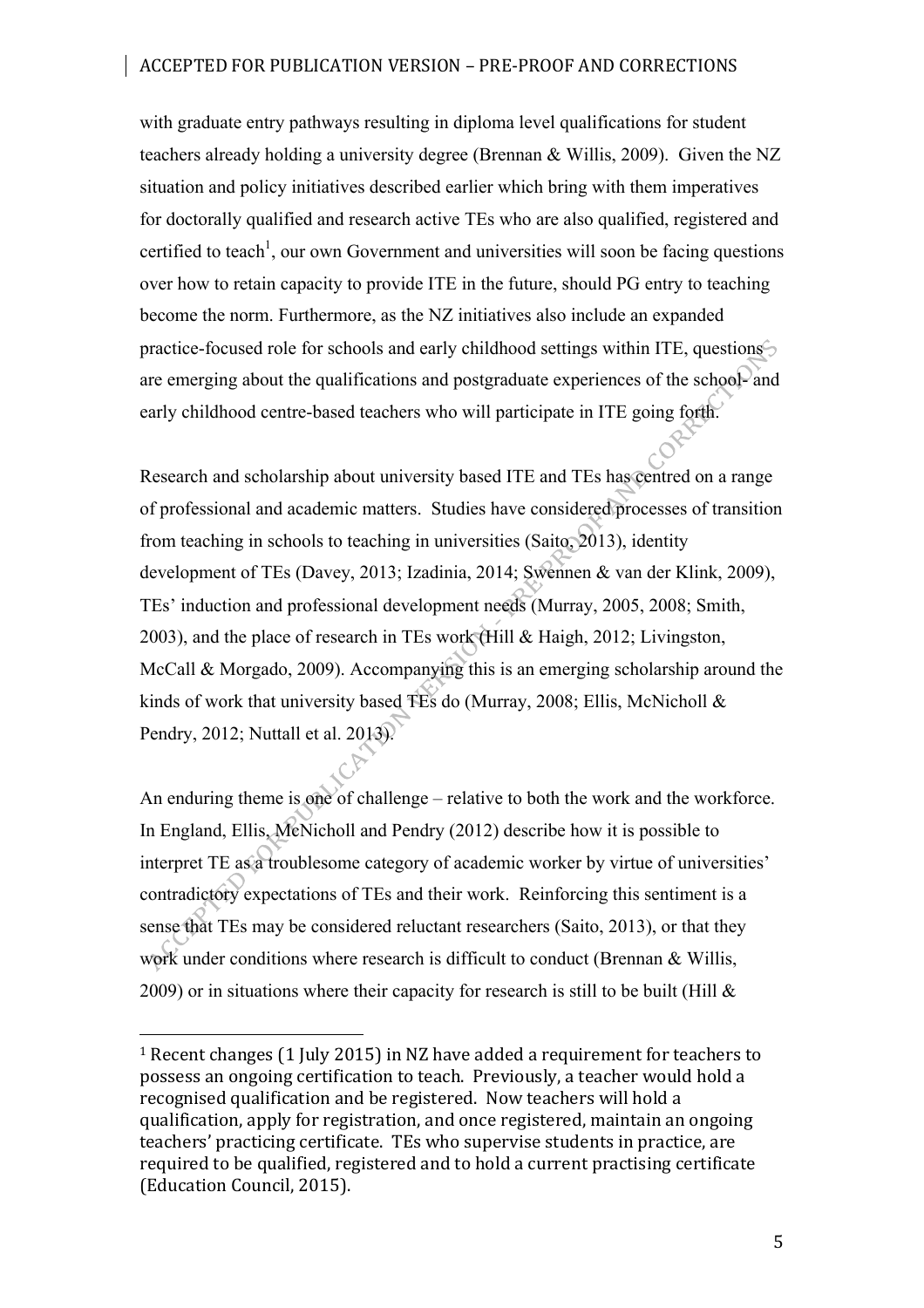Haigh, 2012). Murray (2005) mentions a sense of teacher education as "the impossible job" (p.82), pointing to the complicated work of addressing both professional and academic audiences. Ellis, McNicholl & Pendry (2012) refer to the TE as "super-teacher" (p.691), someone assumed to be a successful school-teacher practitioner who sustains high enthusiasm and resilience. A great deal of responsibility is leveled at the TE in terms of an expectation that she or he will be instrumental in addressing education systems' underperformance (OECD 2005, 2010) and contribute to new knowledge through research and transformation.

In bringing ITE under their remit, NZ universities are offered an opportunity to support the kinds of system improvement the Government desires, but to do so with a largely inherited workforce who may not all share the vision and who have had an expansion to their work objects largely imposed (notably, the object of research). This is not to dismiss that many TEs have welcomed the change and are actively and successfully negotiating professional and academic domains of university based ITE. However as TEs ourselves who are working within the system, we (the authors) are wondering how institutions are managing potential contradictions within the activity of university based ITE and with what consequences. Therefore we set about exploring the relations between institutional constructions of the university based TE and TEs' own accounts of their work. From this we can think more cogently about what implications might arise for NZ based university ITE. Our argument speaks to processes of change as NZ universities and TEs respond to a fluid policy environment and expansions to ITE work.

## Method A

Our study is one of several in an international collaboration involving scholars in England and Scotland (UK), Australia, NZ and Canada. Collectively we are researching the work of teacher educators (WoTE) in university-based ITE although each of our countries iterations of the work is distinct and inclusive of local questions and contexts. WoTE-NZ is concerned with understanding how teacher education as an activity of the academy is related to the institutional contexts within which it sits and how cultural historical analyses might reveal ITE practices to be flexing and growing. We are also interested in understanding ITE from the perspective of student teachers as they learn to teach.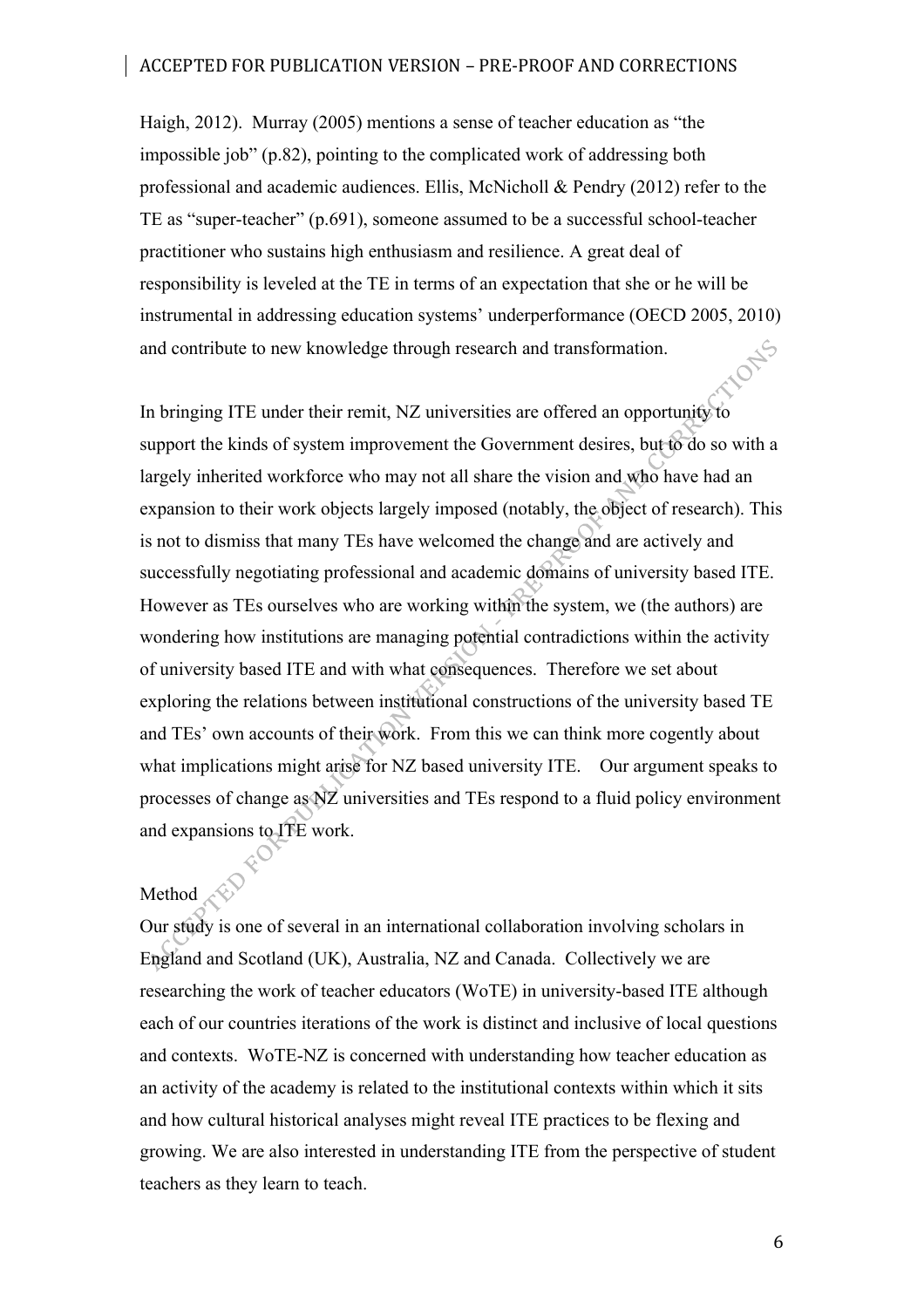Guided by second and third generation cultural-historical activity theory - CHAT (Engeström, 1987, 1999, 2001), the study is in two phases and is presently ongoing (2014-2015). Our research design emulates that of the WoTE studies in the UK and Australia (Ellis, Blake, McNicholl & McNally, 2011; Nuttall, Brennan, Zipin, Tuinamuana & Cameron, 2013). The original UK study (Ellis, et al. 2011) used sociocultural discourse analysis followed by 3<sup>rd</sup> generation CHAT to examine how the academic category of TE was constructed and maintained within higher education. The initial discourse analysis of job advertisements and other position documentation revealed tensions within the activity system of university based ITE, particularly over the object of research. Ellis et al. then employed a work-shadowing method with several TEs whom they observed for a day at work. Interim interpretations were work-shopped with participants who described the "almost defining characteristic of their work" (p.3) as relationship maintenance. TEs were observed using material artefacts from professional settings extensively with student teachers (for example, resources used in teaching and curriculum related texts). The student teachers perceived these rather instrumentally, as something you 'do' when you teach, thus revealing a different object motive within the activity system from that of the TE who perceived such artefacts as opportunities for student teacher learning.

Because activity systems are by definition multi-voiced and ITE spans multiple institutions involving many objects and subjects (student teachers, mentor teachers, TEs for instance), CHAT provides acknowledgement of the dynamism of context and culture, offering a view of the situatedness of a particular activity (Engeström, 1999) including how various subjects within activity systems might pursue common objects diversely. For us, activity systems analysis helps reveal the mediating factors within a TE's experience of her or his work. It can show how the perception and pursuit of common objects may be contradictory within the system (as indicated in the work of Ellis et al. 2011). WoTE-NZ has explored the cultural-historical production and maintenance of the category of 'teacher educator' as academic worker revealing three institutional constructions of TEs and their work (Gunn, et al. 2015). Now, in phase two of our study, we are exploring how TEs work is performed. This article reports selected data from both phases of the project. Approval for the project was sought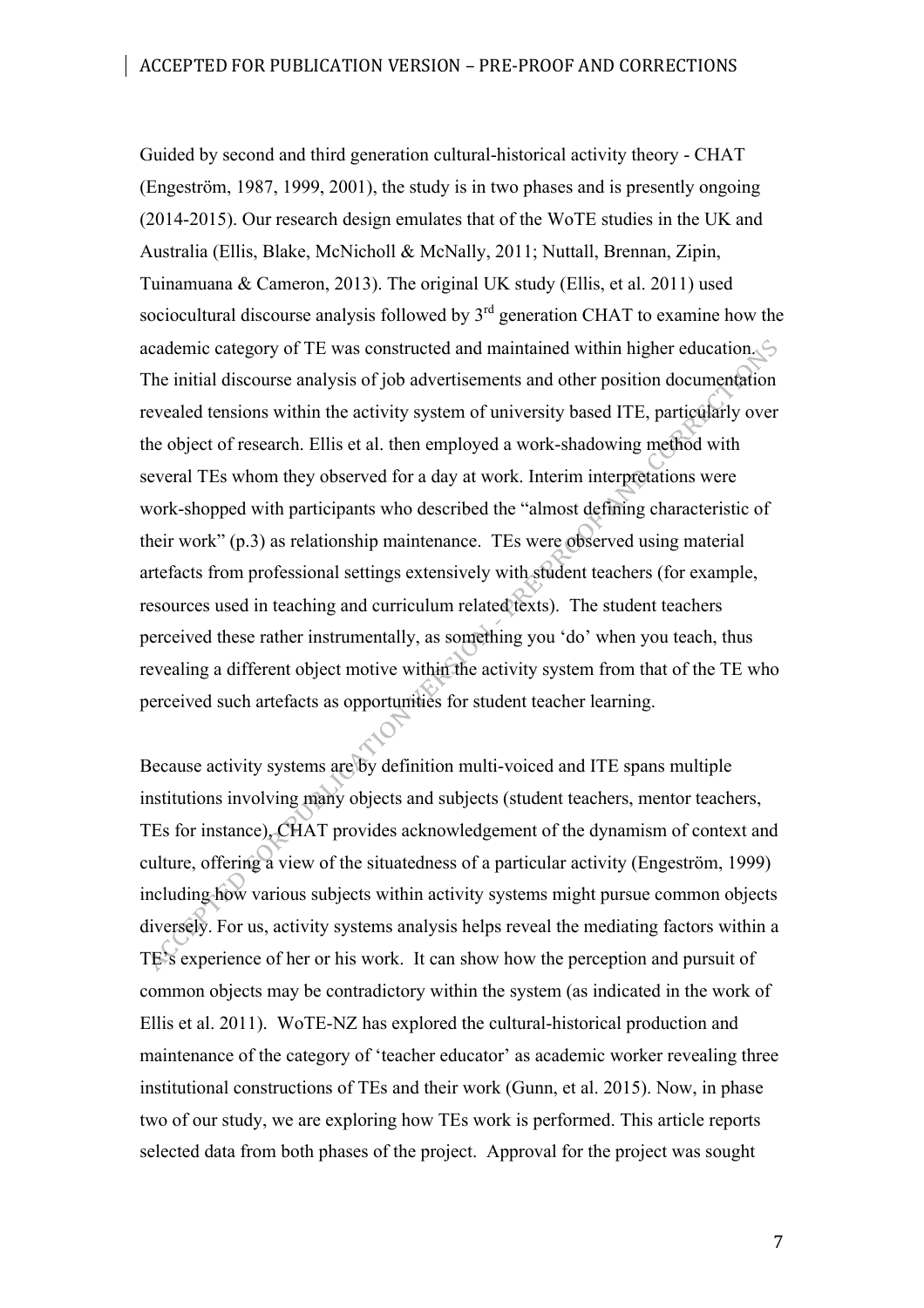and granted from the ethics committees at the two institutions in which the authors are employed.

## Data gathering

In phase one of the project, eleven of 37 job advertisements for education faculty from a national university recruitment website were identified as ITE related during the six months 1 October 2013-31 March 2014. These were selected for analysis. In addition, named personnel from the job advertisements who were identified as  $\zeta$ position contact persons were invited to participate in a telephone interview. Seven gave informed consent to do so. A semi-structured interview with them explored the origin of the advertised position, the development of the advertisement and associated documents, the skills and attributes of the desired appointee, and the nature of the work involved. Phase two saw the recruitment of 15 TEs from two institutions – seven from West University and eight from East University. These TEs consented to participate in four types of data gathering activity: professional life history interviews, work diaries, work shadowing, and a participatory data analysis workshop (which at the time of writing this article had not yet been undertaken). Data from pre-work shadowing interviews are drawn from in this paper.

#### Data analysis

Phase one data were subjected to two main forms of analysis: one linguistic, the second discursive. The linguistic analyses took the form of membership categorisation analysis (MCA) coupled with a linguistic annotation strategy (LAS) and the identification of key-words-in-context. A comprehensive discourse analysis (CDA) following Gee (1990) was also completed. The CDA involved close reading of gathered texts to attend to how people talked about TEs work in order to explore how the category of work was understood. These analyses identified three major constructions of the work: the traditional academic type TE who may never have qualified to teach, the professional expert who may never have qualified to research and the TE who is dually qualified to teach and research (for further details see Gunn, et.al, 2015). Now that the project has moved into phase two, we are able to combine data from across both phases of the study, to engage with CHAT, and to begin to understand more about what ITE work looks like through its institutional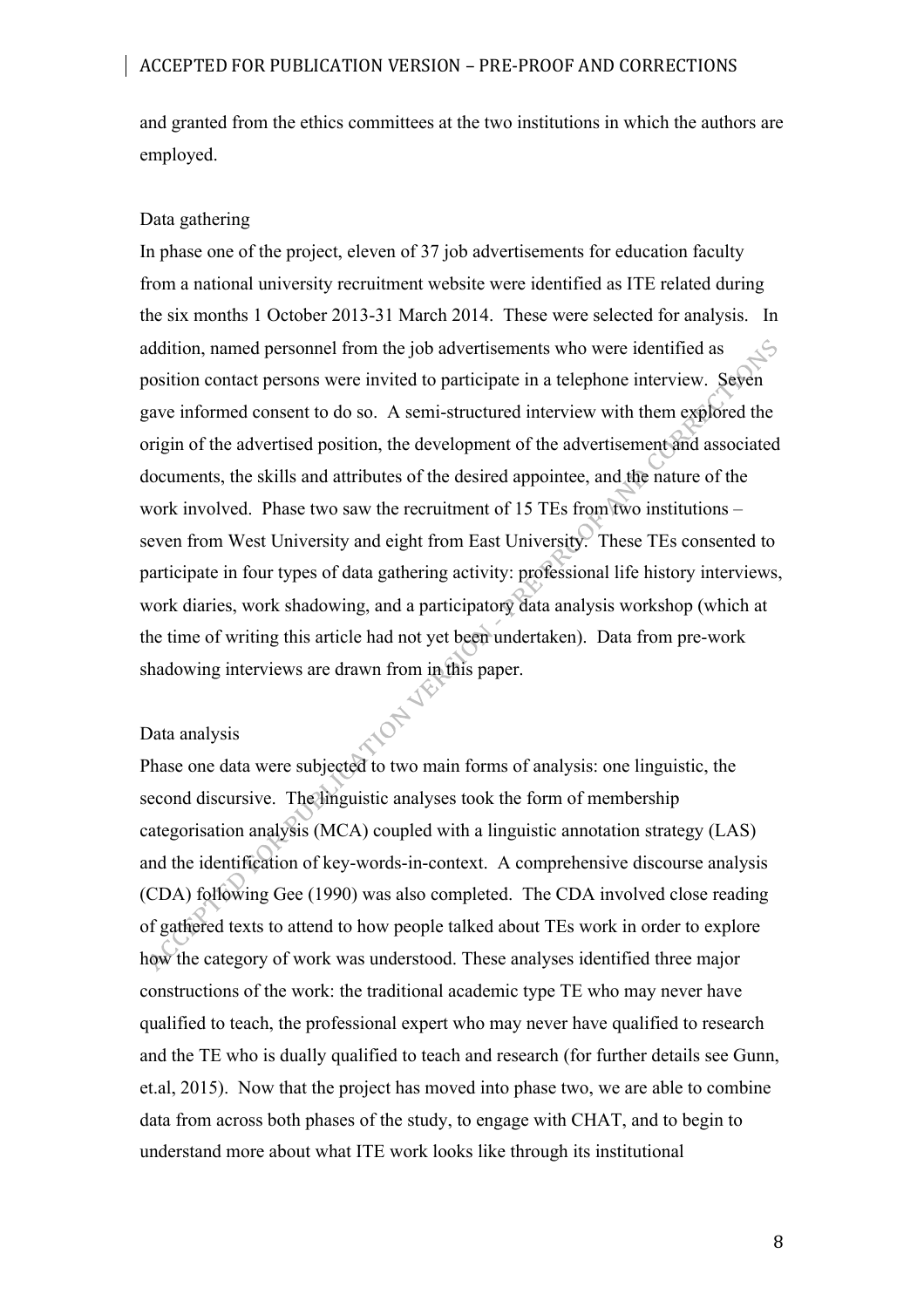constructions in combination with the perspectives of people who occupy the academic category of TE.

CHAT seeks to be both developmental and explanatory (McNicholl & Pendry, 2012). It affords us a means of learning about collective processes undertaken in pursuit of an explicit goal (or outcome). Through CHAT we can perceive relations between an individual's activity, outcomes of systems of activity within which individual's act, and factors of influence therein, notably the interactions of goals, motives, subjects,  $\hat{\mathcal{L}}$ objects, actions, cultural tools, in the context of activity (Engeström  $\&$  Sannino, 2010). The activity we're exploring is university based ITE – consequently, we focus on objects and rules of TEs' work as described institutionally (in phase one) and as reported on by practicing teacher educators (from phase two). We ask, what are the objects and reported rules of TEs' work in university-based ITE across three categories of TE work (as constituted institutionally within university recruitment processes)? Through this we strive to understand more fully the affordances and constraints of ITE, consequences for TEs, and how elements of the activity system of university-based ITE influence its capacity for development in the longer term.

## Objects and rules within CHAT

Within CHAT the concept of object is taken to mean the objective of the activity as understood by the person or person's working on it. Objects are cultural entities. The object-orientedness of actions are thought key to understanding *what* people are doing within a given community and *why* (Engström, 2001). Many objects may be being worked on simultaneously in an activity system. Actions associated with an individual's pursuit of objects are characterised, as Engström describes, by ambiguity, surprise, interpretation and change. Objectives are directed towards an outcome – in our case, university based ITE; they provide motivations for actions and are mediated by other important components of the activity system, including rules. Rules too afford and constrain activity by governing *how* people work (Engström, 1996). Rules are culturally bounded. They may or may not be taken up by individuals. They provide insights into the historical evolution of a shared activity (like ITE) and they help explain actions of individuals or groups within a given multi-voiced and multilayered community (Engström, 2001). To explore university-based ITE, we elected to examine rules and objects invoked by research participants as they talked about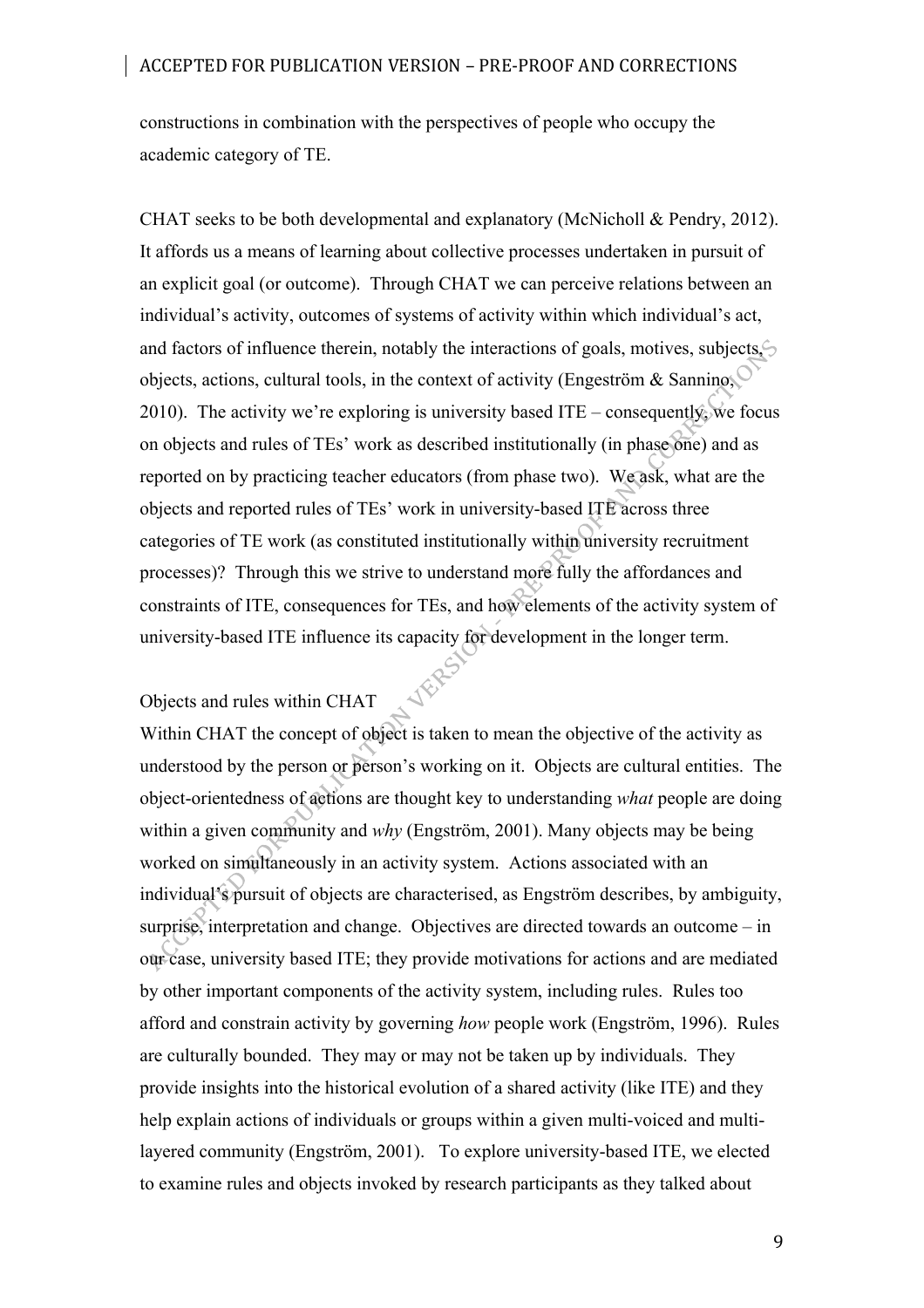potential and actual work of TEs. We understand that in an activity systems approach there is a dynamic relation between objects and subjects (Stetsenko, 2005) and the relative positioning of subjects with a system carries implications for objects and tools. The concept of subject may also hold consequences for the ways rules, communities and divisions of labour regulate the actions of individuals and groups (Daniels & Warmington, 2007). Data from three TE participants, each an incumbent of one of the institutionally constituted categories of TE identified in phase one of the study (traditional academic, dually qualified, and professional expert) are presented and discussed in the following section. Objects and rules of their work identified as part of the institutional production of the category of TE are compared with objects and rules identified in reports of their actual work. Through the analysis we can see how competing constructions of the work of university-based teacher educators in NZ have emerged historically and are informing the practices of ITE in the present.<br>Findings<br>Bailey<br>Aci:

#### Findings

#### Bailey

As identified through our phase 1 analysis, the professional expert type of TE is one who is qualified, registered, and certified to teach in schools or early childhood settings. The work of the professional expert is largely constituted as provision of support to academic work, delivery of content designed by more qualified others, working under supervision, and maintenance of collegial relationships between the university and the profession, such as teachers in schools. Our participant Bailey had only recently taken up this category of work; previously Bailey had been a TE of the dually qualified type,

 $\Diamond^*$  yeah so I was a senior lecturer before... I'm a kind of legacy staff member dating from the days when we were the College of Education and then we were merged, amalgamated with East University… there wasn't a particularly good match between the nature of the work we did and how that fitted into a very research oriented university, so for a time I was on a contract that included… research time, but the difference between that and a [professional expert] contract is… I'm no longer entitled as a right to a research component in my workload" (Bailey, pre work shadowing interview, l.34-46).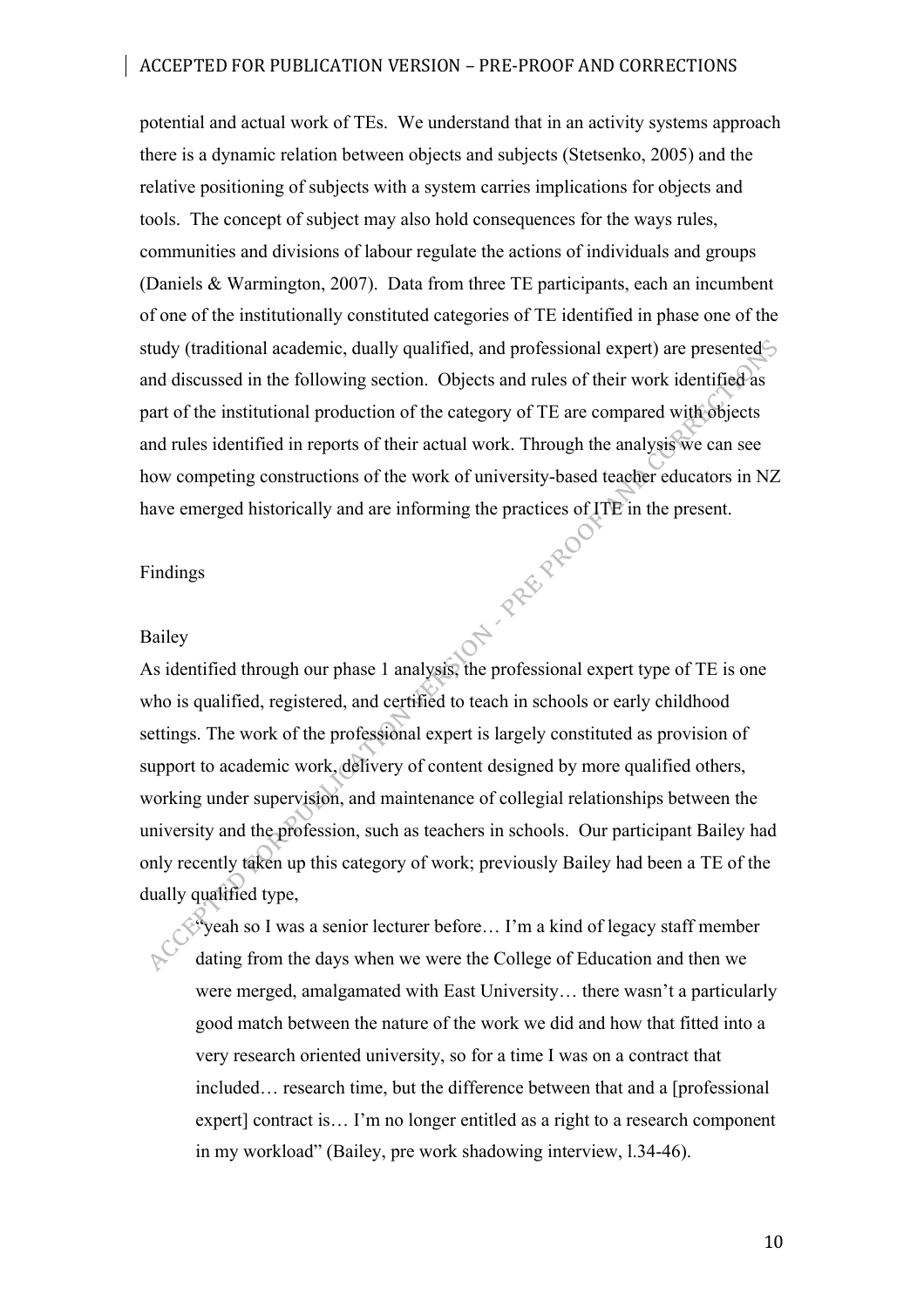The objects of a professional expert TE as evidenced within our phase one institutional constructions substantiate Bailey's account. They are: to teach; to bring a currency of practice to the ITE programme (either in a specified sector or curriculum area); to deliver content planned by others; to posses strong practical skills in tikanga and te reo Māori<sup>2</sup>; to bring strong professional connections to the university; and to visit/assess student teachers on professional practice experiences. No research is included or expected of this kind of TE.

The NZ data suggests that in partial response to the research quality assessment exercise of the *Performance Based Research Fund* (PBRF), universities are tending to take a bifurcated approach to the recruitment and management of the teacher educator workforce (Gunn et al. 2015). This is manifest in the employment of more nationally and internationally recognised researchers (traditional academic type researchers) and professional experts to current positions in ITE over those who are dually qualified (as teachers and a researchers). The re-designation of TEs' work such as Bailey experienced, advances the same object – by having professional experts attend to the work of teaching while others attend to the imperative to research. McNicholl and Blake (2012) noted that some Scottish universities too were changing the job designations of TEs if they were deemed underperforming in research.

Bailey talked about pursuing two of the objects of the professional expert TE noted in our institutional constructions: teaching and professional practice visiting. However, a significant amount of faculty based committee work was also part of what Bailey did. Such work was an expected element of the ongoing support of ITE that professional expert type TEs were employed for. Bailey was motivated also, it seemed, by longstanding personal interests, "…I have an interest in the qualification as a whole, so I'm on the qualifications advisory subcommittee for the [programme], it's part of my work" (Bailey, pre work shadowing interview, l.624-626).

Few clear rules about professional experts' work were discerned from the recruitment data analysis but those that were resonate with the objects above. We found that strong practitioners were required, that teacher registration and certification was expected (so that student teachers could be visited and assessed on professional

 <sup>2</sup> Māori language and culture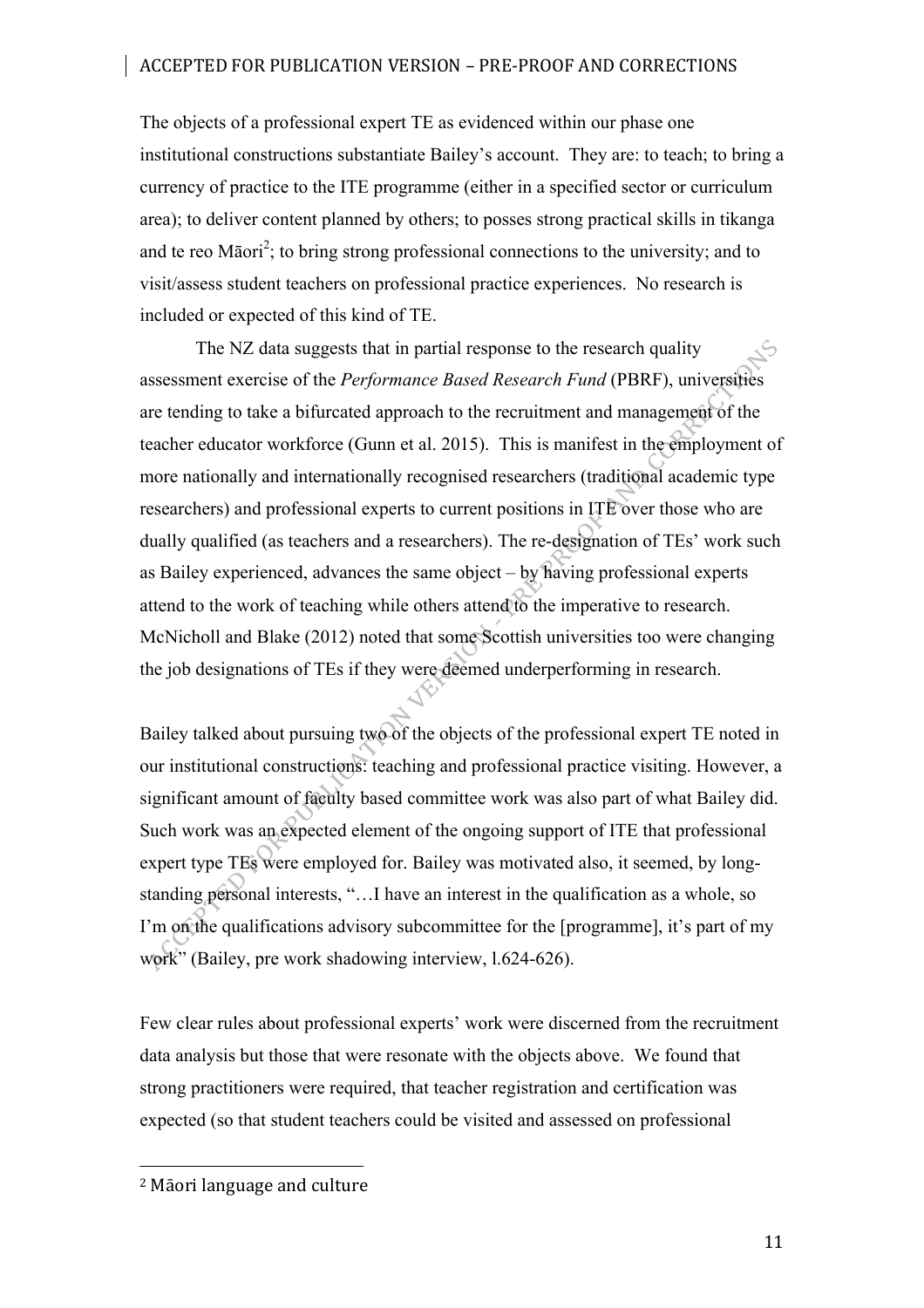practice in line with the rules of the teacher registration body in NZ), and the ability to work within existing programmes, structures, and courses – that is, to deliver ITE designed by other categories of TE, was essential. Although no research was included as part of the role, it didn't prevent professional expert TEs from being involved. For instance, Bailey explained: "…I'm getting to the end of… a lengthy period of part time doctoral study, so I'm writing a doctoral thesis at the moment… I'm interested in continuing my own learning and my own qualifications" (pre work shadowing **10 NS** interview, l.764-771).

In contrast to the relatively few institutionally constituted rules around professional expert TE work, Bailey, who'd recently come to occupy this kind of position spoke of many: no entitlement to research; an expectation of increasingly larger classes; of teaching with reduced student contact hours; the expectation that office hours and email would be used to manage student contacts; the rule that generic university metrics, that perhaps didn't account for the professional nature of the qualification, would determine teaching hours in a course; that programmes and university departments would be in conflict over workload determinations for staff; that the university metric for determining Bailey's workload was fixed at 80% teaching 20% service; that broader institutional policies held sway over needs of programme and students. Given Bailey was a TE who'd experienced a significant amount of recent change (an institutional amalgamation and a changed job designation) this account of the work is perhaps unsurprisingly replete with perceptions of rules. New divisions of labour and concurrent shifts in objects of Bailey's work held consequences for Bailey's senses of subjectivity and agency.

# Gabriel

Gabriel occupies the category of TE we have called 'dually qualified'. From our analysis in the study's first phase, we found this category of TE to be one considered an effective, qualified, registered (and certified) teacher; with good community linkages; who engages in research; who can build knowledge; and who can publish work of and in their field. Dually qualified TEs are expected to work in both professional and academic spheres of ITE. Indeed, it is the dually qualified category of ITE worker who is able to service the full range of objects within the activity system of university-based ITE: teaching, research and service. These are all objects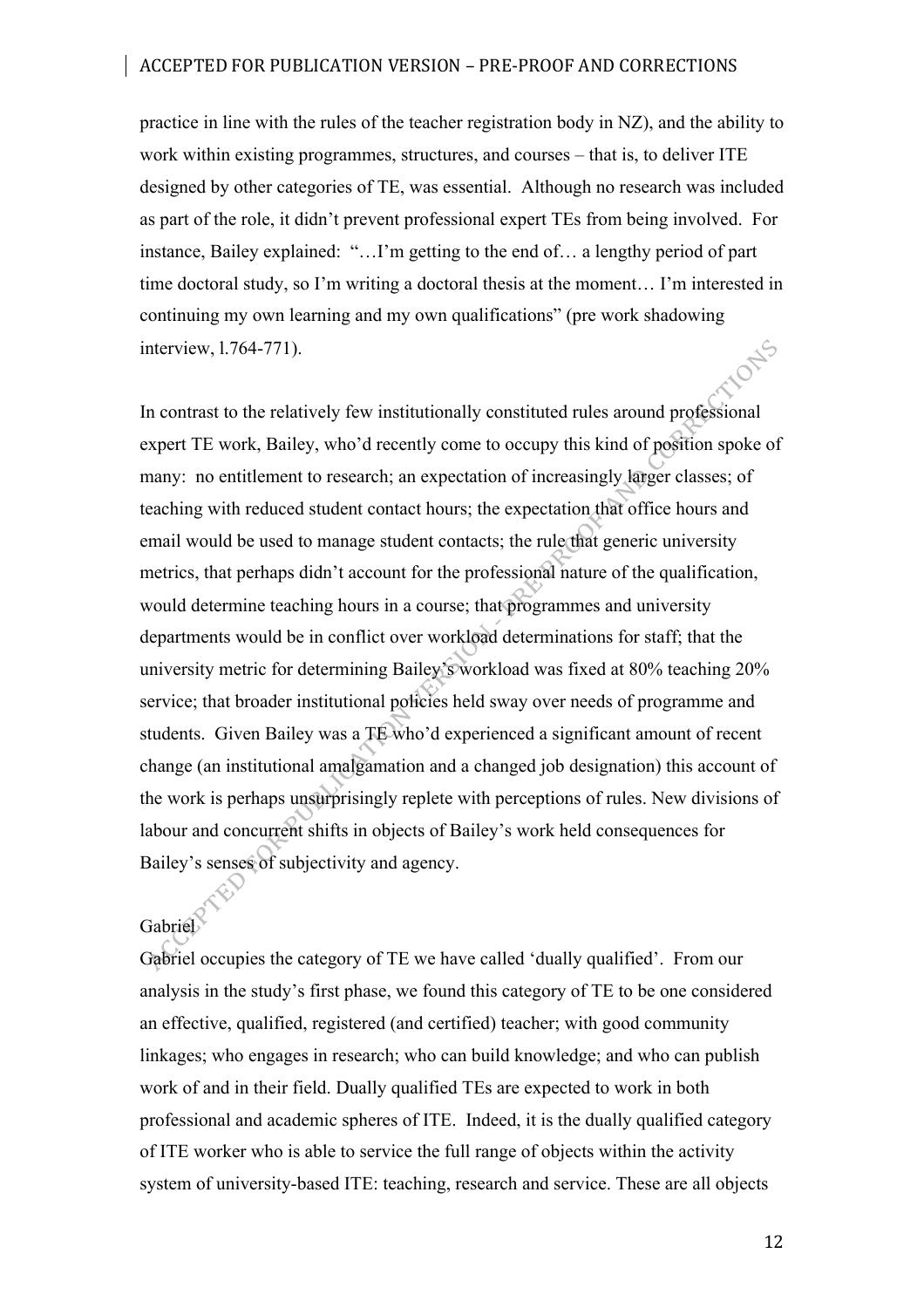of the work Gabriel described. Interviewed near the beginning of the academic year and recently appointed, Gabriel was asked what work had characterised these early first weeks,

"…so far I've been writing lectures…, but I've also been working on… a couple of papers, and I gave a conference paper a couple of weeks ago… and also finishing off a research funding application… I'm an ethic's advisor… so I've looked at two ethics applications this month as well" (pre work shadowing interview, l. 48-79).

Recruitment information from phase one of our project indicated that to be a person able to occupy this category of TE there are expectations of qualifications (qualified and registered teacher plus qualified to research, i.e., holding a doctoral qualification<sup>3</sup>), and rules around conducting and publishing research. Strengths in particular curriculum areas and strong professional involvement is also desired. Thus we can see that expectations upon TEs occupying this category are substantially the same as those of the professional expert, with the addition of objects of research and publishing. Gabriel's reflections on the rules of the position illustrated how one was meant to divide up time to serve the range of teaching, research and service,

"...we work on a [formula of  $\vert 40, 40, 20$ ",

 

"okay so that's 40% teaching, 40% research, 20% service"?,

"yeah…" (Gabriel, pre workshadowing interview, l. 131-135).

Indeed, it is possible to see that Gabriel's account of the work in the first few weeks of the year reflected the rule. And despite a sense of the teaching work within the specific ITE programme that Gabriel was working in as being "a bit heavier on the [student] contact" (pre work shadowing interview, 1.141) to a previously held role in another ITE sector, the work remained interpreted by Gabriel as very privileged. Autonomy was valued,

"I think academic life is a privilege… I can come and go pretty much as I want, I can work at home if I want to... no one's clocking me in or out, there

 $3$  There is no actual requirement to posses a doctoral qualification in order to do research as an academic worker in a NZ university. However, the cultural norm of doctoral qualification prevails and, as evidenced in our phase one analysis, is increasingly seen as a basic requirement of appointment to positions within university-based ITE (with the exception of professional expert teacher educator roles).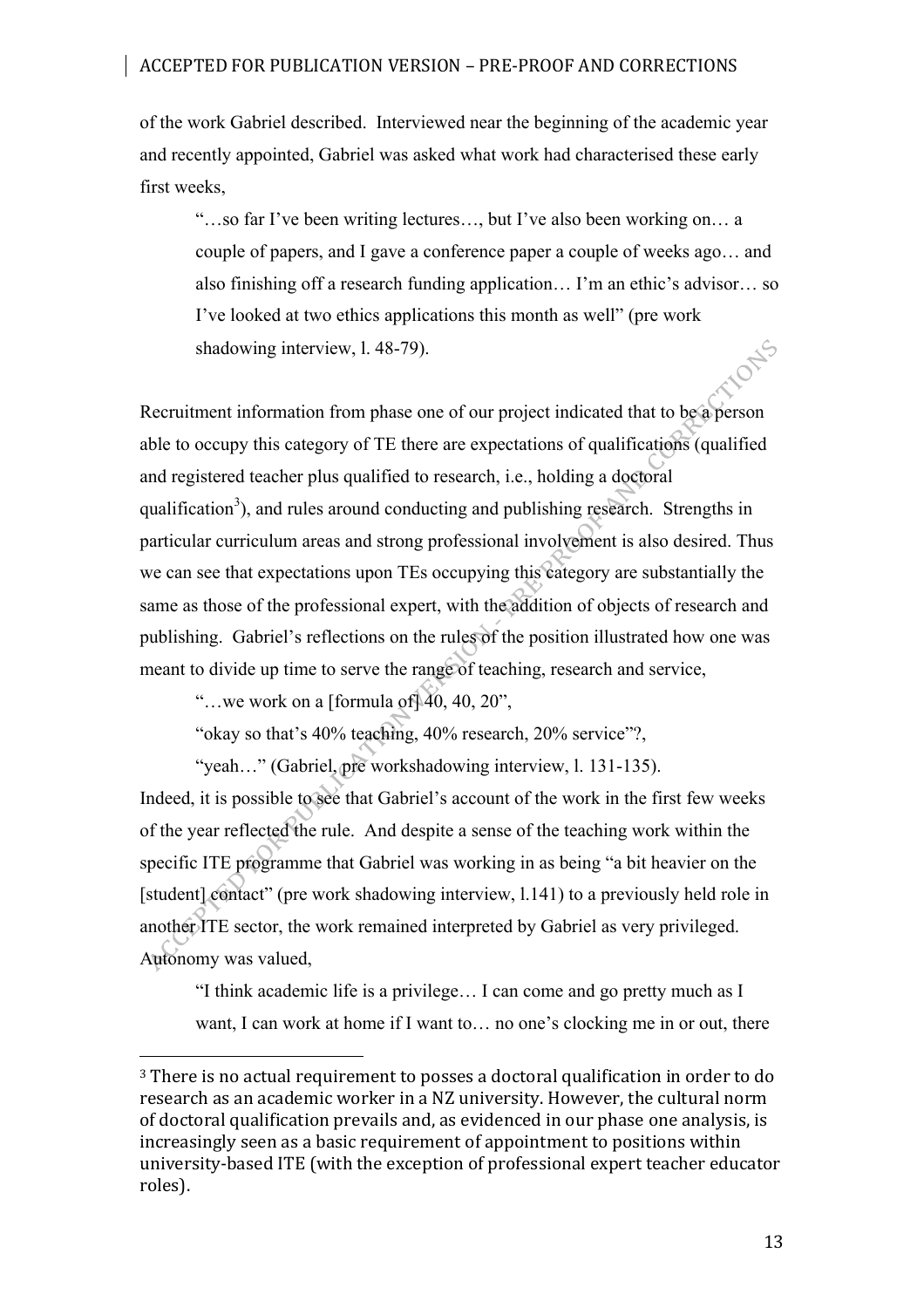aren't bells ringing, as long as I continue to get papers published and turn up to my classes all will be well… and the freedom to just decide what you're going to do in terms of your research is quite incredible when you think about it" (Gabriel, pre workshadowing interview, l. 344-354).

Negotiating the shifting terrain of ITE was clearly not as challenging a process for Gabriel as it had been for Bailey. In part this was due to the value placed on the position of dually qualified TE that Gabriel expressed in comparison to Bailey's redesignated role. The rules for Gabriel were interpreted as freeing, a privilege. As  $\circledcirc$ long as the publications kept coming and the teaching was done the systems objects would be achieved and Gabriel left alone. Despite the fact that most of the exact same kinds of institutional rules existed for Gabriel as they did for Bailey (for example, class size and teaching time metrics, student management via email and office hours, programme and university department politics, conflict over divisions of labour, broader institutional policy influences) and that additional objects of research and publishing existed, they were not read in the same way. In Gabriel's case, they seemed more of a help for the realisation of the workload rule (40/40/20) reified in the dually qualified TE category, which allowed for the pursuit of the research and publishing objects of this category of TES.<br>Chris

#### Chris

Chris is a dually qualified TE currently operating as a head of school. By virtue of the role's demands Chris's work reflects the traditional academic type of TE previously identified. The category is clearly research and leadership focused. Work objectives of academic development, research leadership and funding, management, representation of the school/institution, and capacity building for teaching and research abound. Some teaching and research supervision is also typical of TEs occupying this category. There is however no requirement or expectation that traditional academic TE will be, or will necessarily have been, a qualified, registered, and certified teacher. People in this category of ITE do not therefore have student teacher visiting on professional experience as an object of their work.

Chris is in fact a qualified and registered teacher. However undertaking student teacher visiting work within the role Chris occupied was impossible,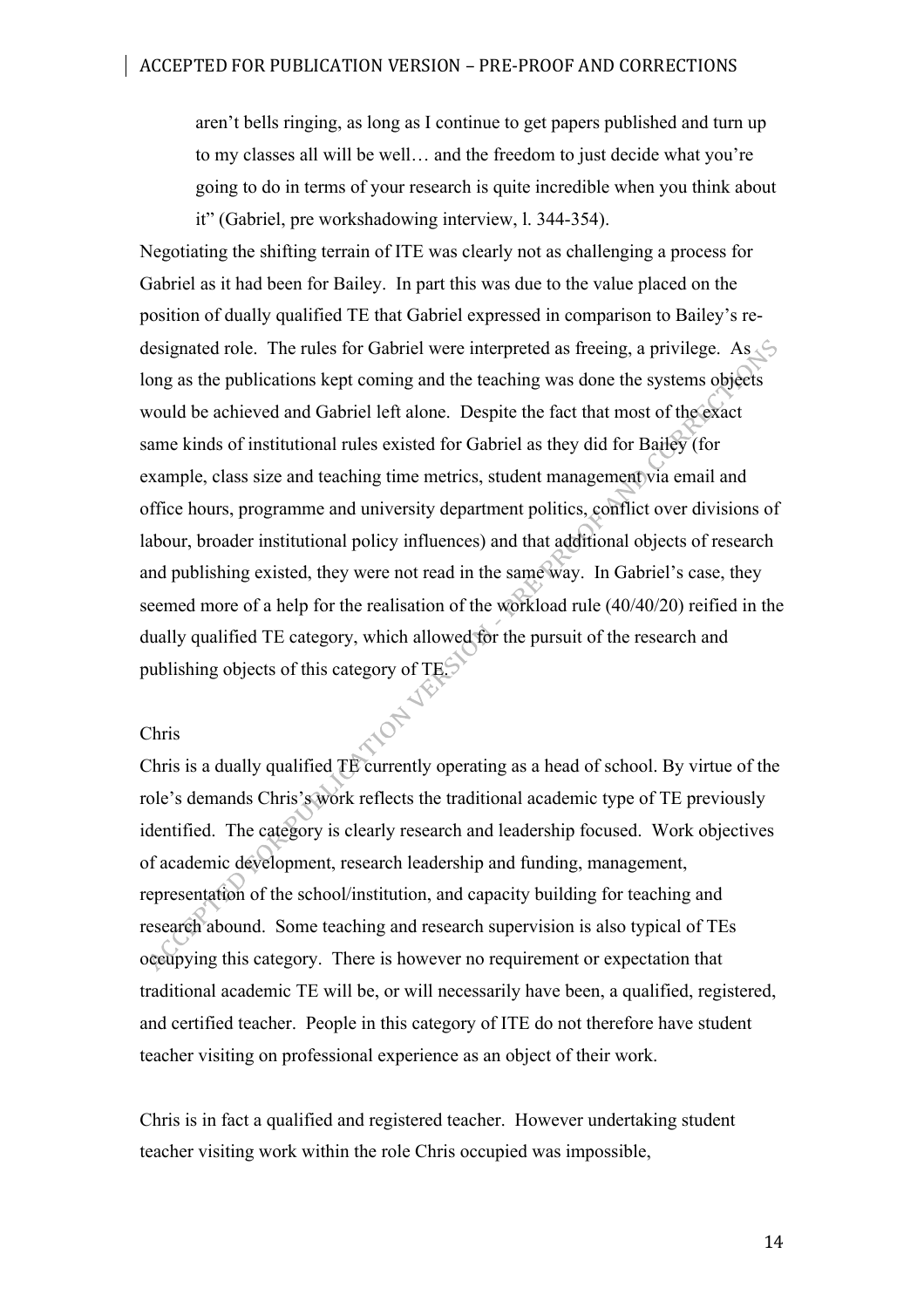"I don't do teaching practice visiting any more you know, something had to go and it's not that I don't want to do that, but it's the travel time just eats into my day too much, so I can't, especially in [this city] I can't afford to be driving all around the city, so something had to go, so I don't do teaching practice visiting anymore" (pre work shadowing interview, l. 301-305)

The work Chris talked about reflected the range of objects identified as associated with the traditional academic category of worker from our earlier analysis. It involved having oversight of courses, staffing, budgets; representation of the school via university committee work; research student supervision and course teaching; mentoring academics in research and writing; management of one's own research, including writing and publishing. Chris also sat on many external committees and journal editorial boards. journal editorial boards.

A major rule of the work, as a senior academic within ITE who is also in a leadership role, was that Chris would pick up jobs that were under-serviced within the school, "…because I'm head of school I sometimes pick up courses for people who've gone on leave…" (pre work shadowing interview, l.112-117). Other prominent rules concerned the objects of research. Chris was expected to mentor junior academic staff and to introduce doctoral students to academic work (particularly in research). This mentoring had manifest in a recent book publication, "because I'm a senior academic, part of that is I have to mentor other academics, so I have to... organise... edited collections with my junior staff and my doctoral students get an opportunity to publish…so that's part of the role as well" (Chris, pre work shadowing interview, l.  $197 - 223$ .

A consequence of having taken up a leadership role meant that Chris was confronted with an expanding set of work objects related to research and leadership, but also a loss of student teacher practice visiting. The university head of school role meant Chris effected a shift in the division of labour involving new objects and rules. Such changes in senior academics' work objects aren't particularly rare, but for TEs who have already negotiated shifts in identity during the transition from teacher to ITE academic (Davey, 2013; Izadinia, 2014; Swennen & van der Klink, 2009), this retransitioning into a narrowing of work objects and arguably more distanced relation to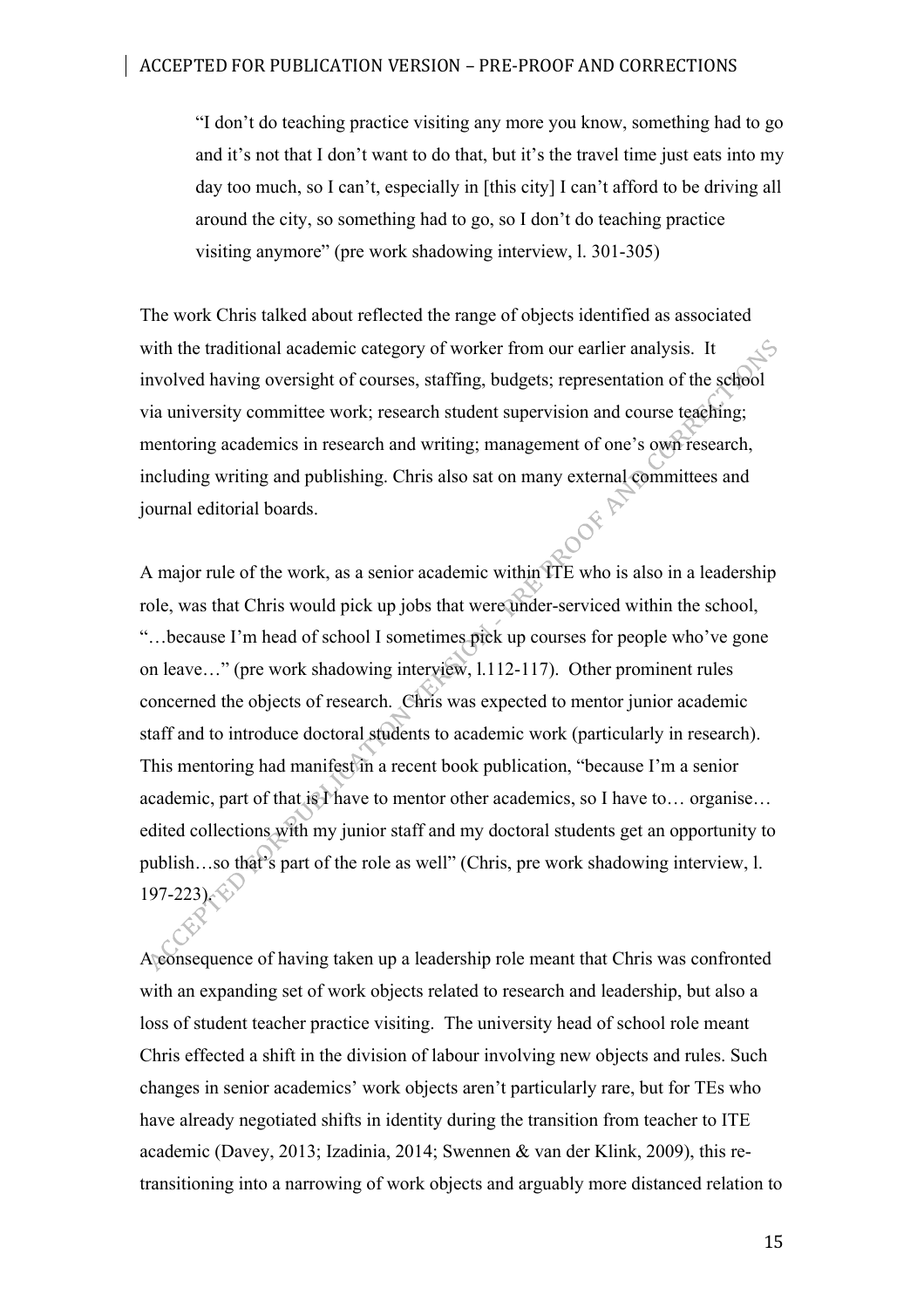the profession, is of note. Any desire to remain present in both professional and academic spheres may present a challenge. Our data suggests that universities seem to be responding by working on the scale of the collective TE subject. Meeting the full scope of university-based ITE work by introducing new divisions of labour and rules of employment for TEs. As we have argued elsewhere the approach is open to criticism for the way it supports dualisms of theory/practice, research/teaching and academic/professional to flourish (Gunn, et al. 2015). In our view, such practice does little to develop ITE within the academy and innovate practices of education and ITE.

#### Discussion

Stetsenko (2005) reflects on the activity system relation between object and subject arguing that as we work on objects, they in turn work on us, contributing to our subjectivity and how we then go on to work further on the object. Within university based ITE such recursive processes hold a great potential for expansion of the activity of ITE – if the system manages to remain present in both professional and academic domains of the field. Policy influences too, such as the ways in which the university sector is funded for research and teaching as well as the regulatory framework for ITE within NZ, provide constraints (Cross, 2009) within the activity system of universitybased ITE. Components of activity systems can play out as both contradictions and opportunities. Indeed, the same constraints may be felt differently by groups and individuals. For example, in our data, the lack of research capability had changed Bailey's recognised work objectives to teaching and service only while the same policies provided both pressure and opportunities for the others to increase their research.

Our analysis suggests that research is a key factor of university based ITE activity systems (Hill & Haigh, 2012; Livingston, McCall & Morgado, 2009; Toom et al., 2010). As we have shown, universities' have been creating new divisions of labour for some TEs that in turn have brought about different material conditions of work for all. In the post-PBRF environment research is a privileged object of the activity system and acts to drive divisions of labour even, as shown in this article, to change both Bailey and Chris's work objects. For Chris, the professional activity (student visiting) has been discarded in order that research and leadership work can be achieved. In Bailey's case, the rule of research activity has been enforced to the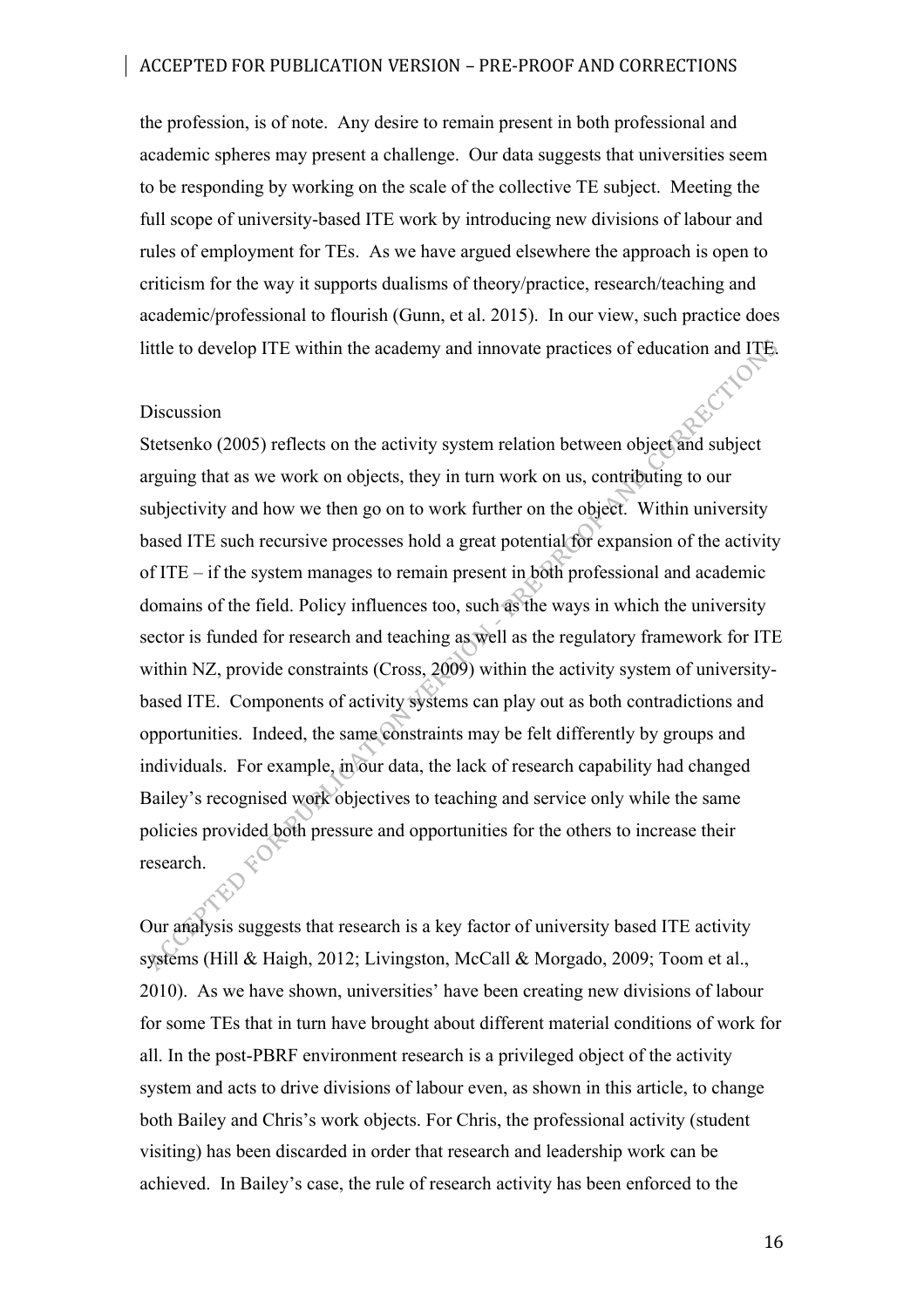extent that Baily is no longer 'entitled' to research. Using this analysis of human activity we see how macro-cultural historical influences (such tertiary funding policies) transform what is possible for whom within the system (Cross, 2009). Despite this, as Stillman & Anderson (2015) have also shown, the TEs in this article have agency to use their sense of self – who they want themselves to be – "to engage" in acts of appropriation and authorship vis-à-vis the policies and policy-related tools" (p.1). For example, Bailey was engaging in research, completing a PhD, an activity that is a valued object of the university even though not an institutionally required  $\Diamond$ object of the job.

The TEs working in the system are therefore experiencing significant change to the objects, rules and conditions of their work as universities' expand to account for the complex system of ITE. For Gabriel, a dually qualified TE, the shift was allowing a generally positive recursive shaping of both the work and the subject. At the point of the year during which we collected data, the work was manageable in terms of a daily reality – it remains to be seen, when Gabriel's teaching work expanded to encompass student teacher visiting, if this would remain the case.

It was different for Chris and Bailey where shifting objects and rules effected undesired limits upon their work (for Chris, no visiting, for Bailey, no research). Bailey counteracted this by engaging in research outside of work time (with likely consequences for ongoing work-life balance) and Chris simply had to settle for the loss of professional practice visiting while being a head of a university school. The consequences of these accommodations mean that prospective teachers are less likely to see TEs like Bailey engaged in research, and TEs like Chris' have their work removed one step from regular encounters with the profession and therefore open to challenges of relevance and currency.

As explained earlier in this article, ITE in NZ has moved into the university sector and government initiatives have recently signaled an intention to use ITE as a means of raising educational outcomes through introducing PG level entry qualifications to teaching. Such policy changes, and associated others, are causing expansions to the activity of university-based ITE and bringing consequences for subjects within that system. As well as the research imperative, TEs must retain the professional expertise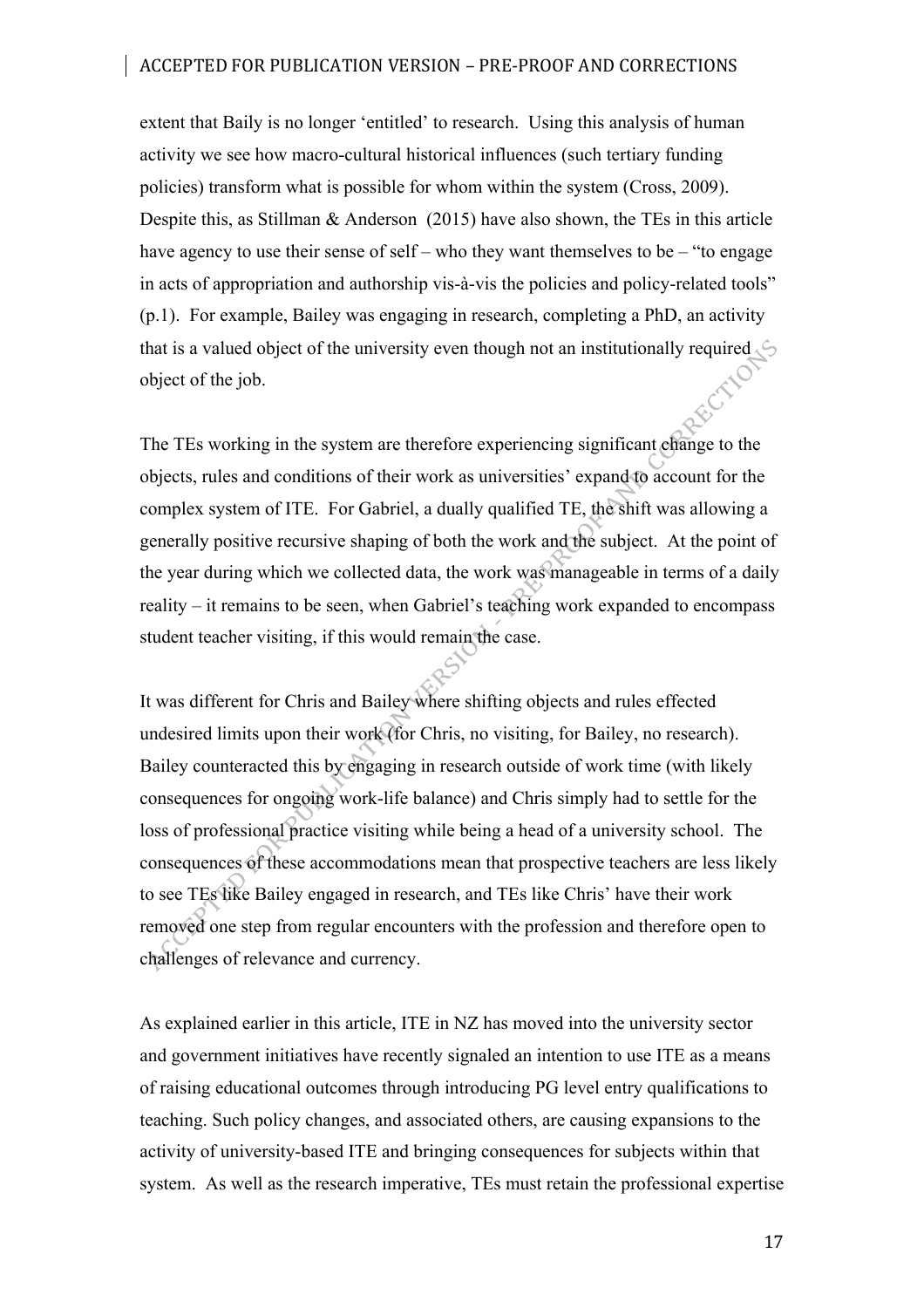and registration status needed for practice-based ITE. Results from phase 1 of our study suggest that university administrators are bifurcating the TE workforce by recruiting individuals into either professional experts or traditional academic type work. Ironically this introduces a major contradiction to the activity system of university-based ITE. PG study by definition involves university TEs in research and research supervision. The practice component requires TEs to be qualified, registered and certified to teach. If NZ is to raise the level of initial teacher education as countries such as Finland (Toom et al., 2010) and Norway (http://nafol.net/english/) have begun to, then our universities must strive to grow a workforce able to service<br>the full range of objects within university based ITE work.<br>Conclusion<br>In the the full range of objects within university based ITE work.

#### Conclusion

In this article we have argued that due to shifting policies for ITE and funding streams for universities, the work of NZ TEs is changing rapidly. Furthermore, through the use of activity theory, which allows us to glimpse the ITE activity system's objects, rules, and divisions of labour, we have demonstrated how ITE work is categorized, the influences of policy to which they are subjected.

controlled, and conducted, including how within this TEs change, and are changed by,<br>the influences of policy to which they are subjected.<br> $\frac{1}{2}$ 

18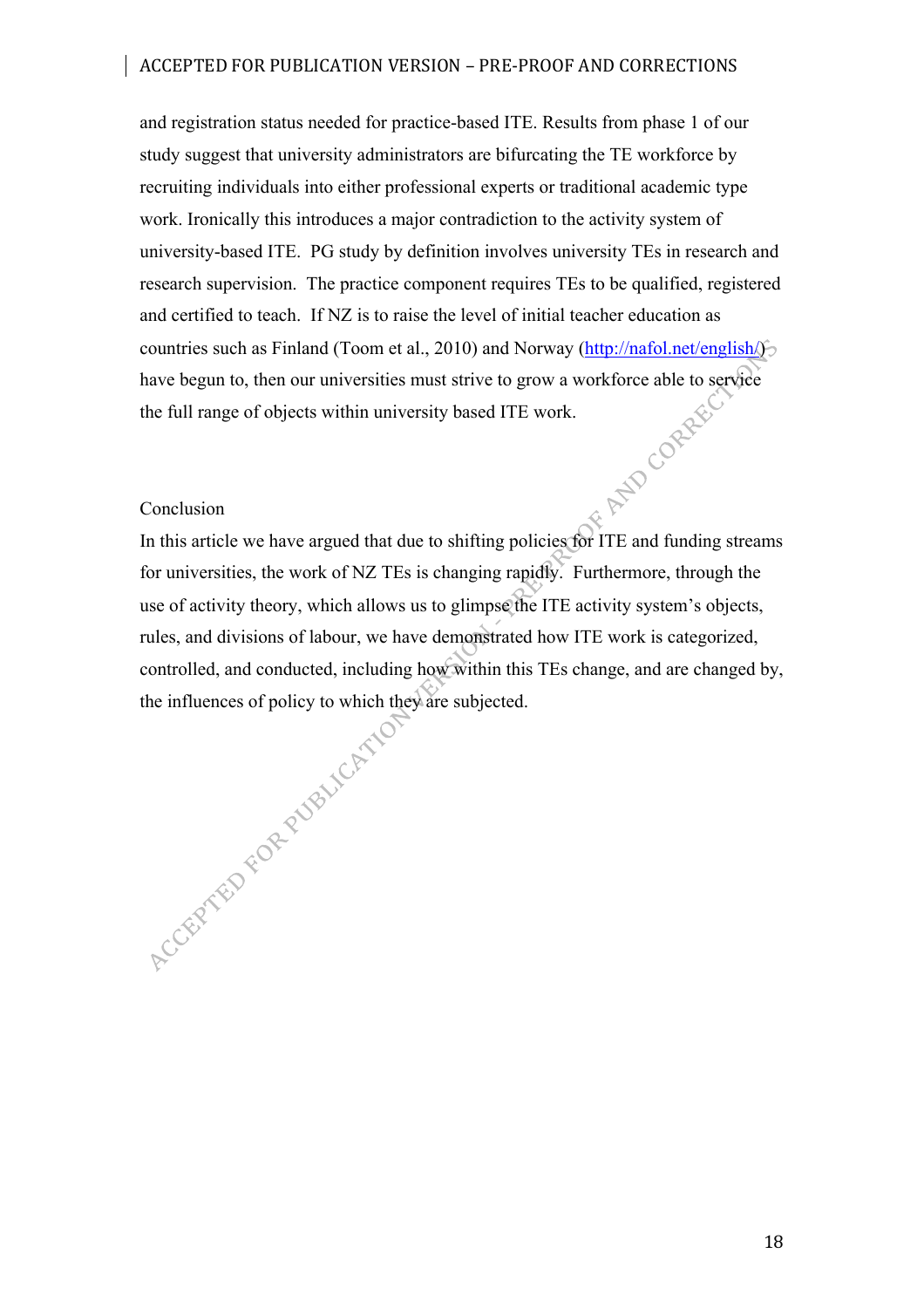References

Brennan, M & Willis, S. (2009). Sites of contestation over teacher education in Australia. In, J. Furlong, M. Cochran-Smith and M. Brennan (Eds.), Policy and politics in teacher education: International Perspectives, (pp. 33-44), Oxfordshire: Routledge

Darling Hammond, L. (2010). Teacher education and the American future. *Journal of Teacher Education, 61*(1-2), 35-47. 

Daniels, H. & Warmington, P. (2007). Analysing third generation activity systems: labour-power, subject position and personal transformation. *Journal of Workplace Learning, 19*(6), 377-391.

Education Council, (2015). Approval, review and monitoring processes for initial *teacher education programmes.* Wellington: Education Council NZ

- Ellis, V., Blake, A., McNicholl, J. & McNally, J. (2011). The Work of Teacher *Education, Final Research Report.* The Higher Education Academy, UK: Subject Centre for Education ESCalate.
- Ellis, V., McNicholl, J. & Pendry, A. (2012). Institutional Conceptualisations of Teacher Education as Academic Work in England. Teaching and Teacher *Education, 28*(5), 685-693.
- Engström, Y. (1987). *Learning by expanding: An activity-theoretical approach to developmental research*. Helsinki: Orienta-Konsultit.
- Engström, Y. (1996). Development work research as educational research. Nordisk *Pedagogik: Journal of Nordic Educational Research, 16, pp.131-143.*

Engeström, Y.  $(1999)$ . Innovative learning in work teams: Analyzing cycles of knowledge creation in practice. In Y. Engeström, R. Miettinen, & R. L. Punamäki (Eds.), *Perspectives on activity theory,* (pp.377-404). New York: Cambridge University Press.

- Engeström, Y. (2001). Expansive learning at work: Toward an activity theoretical reconceptualization. *Journal of Education and Work, 14*(1), 133 - 156.
- Engeström, Y. & Sannino, A. (2010). Studies of expansive learning: Foundations, findings and future challenges. *Educational Research Review, 5,* 1-24
- Gee, J. P. (1990). *Social Linguistics and Literacies: Ideology in Discourses*. London: The Falmer Press

Gunn, A. C., Berg, D., Hill, M. F. & Haigh M. (2015). Constructing the academic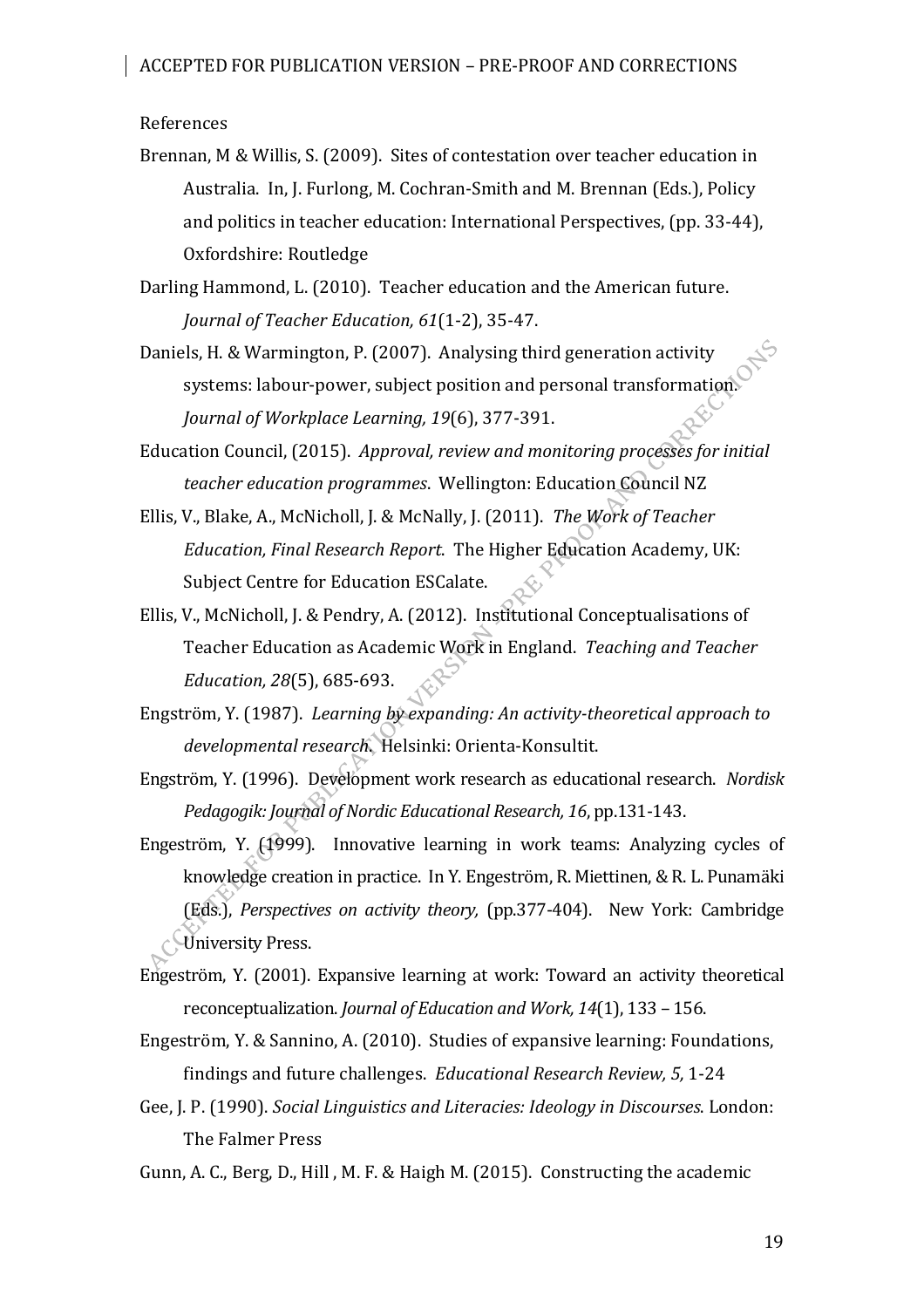category of teacher educator in universities' recruitment processes in Aotearoa New Zealand. *Journal of Education for Teaching: International Research and Pedagogy,* DOI:10.1080/02607476.2015.1041288

- Hill, M. F. & Haigh, M. (2012). Creating a culture of research in teacher education: Learning research within communities of practice. *Studies in Higher Education, 37* (8), 971-988.
- Livingston, K. McCall, J. & Morgado, M. (2009). Teacher educators as researchers. In M. Swennen & M. van der Klink (eds.). *Becoming a teacher educator. Theory and practice for teacher educators, (pp.191-203).* The Netherlands:<br>Springer Science+Business Media. Springer Science+Business Media.
- McNicholl, J. & Blake, A. (2013). Transforming teacher education, an activity theory analysis. *Journal of Education for Teaching: International Research and Pedagogy*, *39*(3), 281-300.
- New Zealand Ministry of Education, (2010) *A vision for the teaching profession.* Wellington: Author
- Nuttall, J., Brennan, M., Zipin, L., Tuinamuana, K. & Cameron, L. (2013). Lost in production: The erasure of the teacher educator in Australian university job advertisements. *Journal of Education for Teaching: International Research and Pedagogy, 39*(3), 329-343.
- Organisation for Economic Co-operation and Development. (2005) *Teachers matter: Attracting, developing and retaining effective teachers. Paris: OECD.*
- Organisation for Economic Co-operation and Development. (2010) *Teacher education for diversity: Meeting the challenge.* Paris: OECD Centre for Educational Research and Innovation.
- Stetsenko, A. (2005). Activity as object-related: resolving the dictomy of indivual and collective planes of activity. *Mind, Culture and Activity*, 12 (1), 70-88.
- Swennen, A and M. van der Klink. 2009. *Becoming a Teacher Educator. Theory and Practice for Teacher Educators.* The Netherlands: Springer Science+Business Media.
- Toom, A., H. Kynäslahti, L. Krokfors, R. Jyrhämä, R. Byman, K. Stenberg, K. Maaranen, and P. Kansanen. 2010. "Experiences of a Research-based Approach